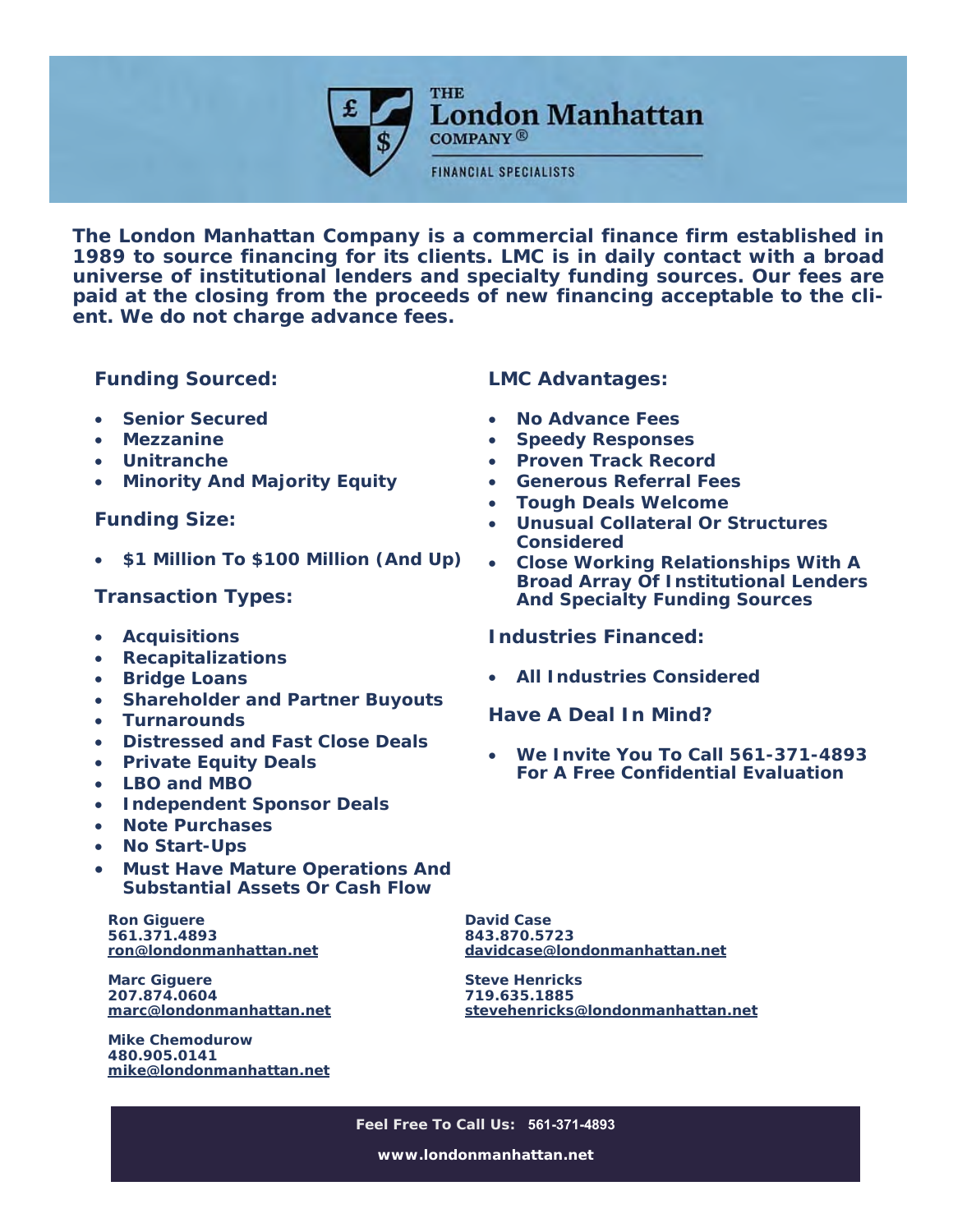

## **THE LONDON MANHATTAN COMPANY REPRESENTATIVE TRANSACTIONS**

| <b>Real Estate</b><br><b>Developer</b><br>\$160,000,000<br><b>Sell Side</b><br><b>Assignment</b>          | <b>Specialty</b><br>Manufacturer<br>\$38,000,000<br><b>Senior Acquisition</b><br><b>Financing</b>         | <b>Retail Grocery</b><br><b>Store Chain</b><br>\$12,700,000<br><b>Senior Acquisition</b><br><b>Financing</b>                                    |  |
|-----------------------------------------------------------------------------------------------------------|-----------------------------------------------------------------------------------------------------------|-------------------------------------------------------------------------------------------------------------------------------------------------|--|
| <b>Pharmaceutical</b><br><b>Manufacturer</b><br>\$30,000,000<br><b>Senior Secured</b><br><b>Financing</b> | <b>Law Firm</b><br><b>Financing Provider</b><br>\$7,000,000<br><b>Legal Funding</b><br><b>Bridge Loan</b> | <b>Consumer Products</b><br>Company<br>\$5,000,000<br><b>Senior Acquisition</b><br><b>And Working Capital</b><br><b>Financing</b>               |  |
| <b>Beauty Products</b><br>Manufacturer<br>\$5,500,000<br><b>Revolver And</b><br><b>Growth Capital</b>     | <b>Consumer Finance</b><br>Company<br>\$6,400,000<br><b>Sell Side</b><br><b>Assignment</b>                | <b>Wireless</b><br><b>Communications</b><br>Company<br>\$15,000,000<br><b>Acquisition Funding</b><br><b>For Private Equity</b><br><b>Client</b> |  |
| <b>Specialty Logistics</b><br>Company<br>\$4,400,000<br><b>Bankruptcy Exit</b><br><b>Senior Financing</b> | Restaurant<br><b>Chain Operator</b><br>\$8,000,000<br><b>Senior Secured</b><br><b>Term Loan</b>           | <b>Foreign Exchange</b><br>Operator<br>\$10,500,000<br><b>Senior Secured</b><br><b>Acquisition Financing</b>                                    |  |
| Feel Free To Call Us: 561-371-4893<br>www.londonmanhattan.net                                             |                                                                                                           |                                                                                                                                                 |  |